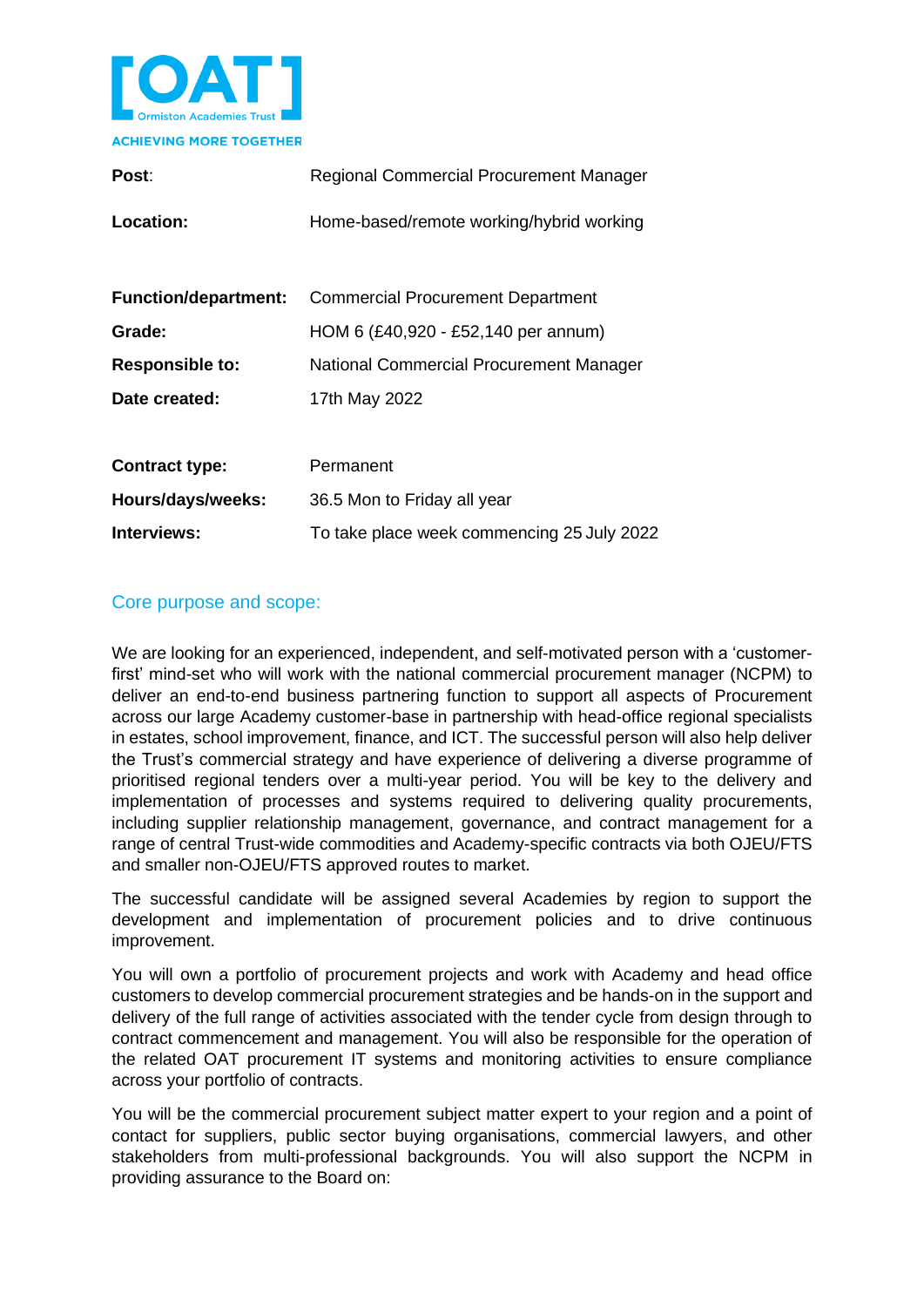

- optimising value for money across the Trust,
- supplier alignment to OAT strategic objectives,
- compliance with associated legal and regulatory frameworks
- improving commercial awareness and
- mitigating related risks.

Finally, you should be easy to work with, values-driven, dependable, and committed to supporting the well-being of colleagues with respect in collaborations and communications.

### Main duties and responsibilities:

- **Delivery of best practice customer management through the tender and award process** ensuring effective handover into contract management.
- To support the development and implementation of procurement policies and system strategies to support tendering, contracts management, spend analytics and supplier performance management.
- To support the design and implementation of new supply chains including small/medium enterprises (SMEs) - to create greater competition that aligns with Trust business needs and supports the use of local suppliers to address local Academy contexts and societal objectives, as and when appropriate.
- To drive continuous improvement, best value, and quality improvements within Academies in challenging existing practices and actively seek ways to achieve better outcomes, contributing to ensure key performance and financial targets are met with corrective action taken where necessary.
- **Working with Academy operations managers and other key trust stakeholders to review** and ensure that procurement of goods and services are compliant and provide excellent value for money.
- To report to the NCPM, senior executive team, trustees, or related internal committees, as required, to provide up-to-date status reports on procurement to include, for example: development, value for money, cost savings, performance data and compliance with regulatory procurement and associated legal requirements.
- To ensure all aspects of regulatory compliance are adhered to regarding the respective Procurement Policies and external requirements such as OJEU procedures and implement strategies that safeguard the trust contractual and commercial risk within the designated portfolio of responsibility.
- To develop excellent and effective collaborative relationships with key stakeholders and external providers and other agencies to ensure strategic and operational needs are fully understood and incorporated in procurement activity. This includes effective liaison and participation, where appropriate, in associated procurement networking groups, the cabinet office, framework providers and government data services.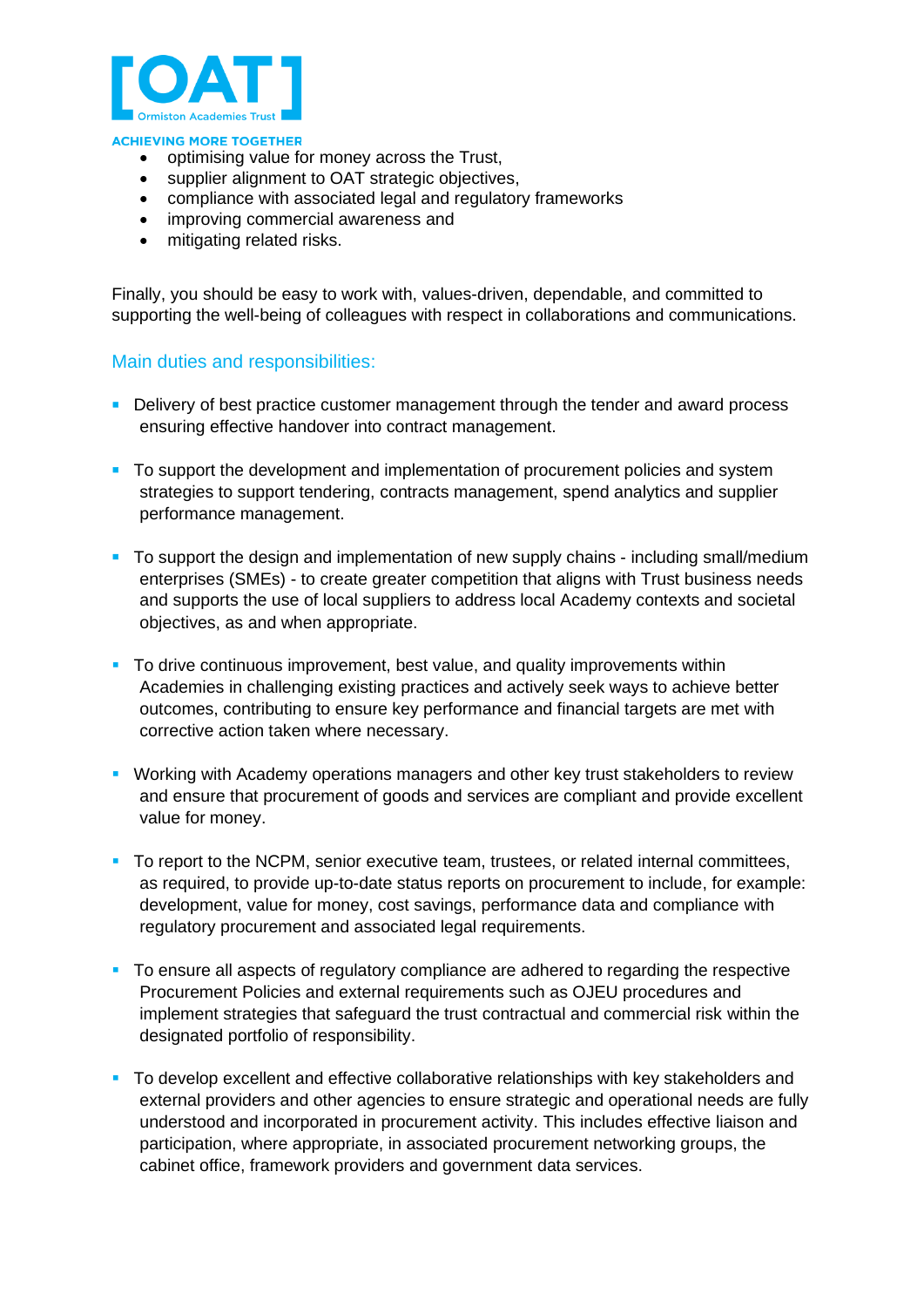

- Implementation of and use of appropriate frameworks including, but not limited to, government commercial function or other educational accessible frameworks (i.e., CPC, ESBO, YPO, etc.)
- **The procurement of appropriate contracts or frameworks, arising from a multi-year** prioritised tender programme, to meet the demands of the Trust and its Academies
- **•** Develop and contribute to creative and innovative procurement processes i.e., eProcurement (including tendering, electronic payment systems etc) and the restructuring of services to reflect local or market attributes etc.
- **EXECT** Establishing and managing future demand relating to tender programme activities including the management and reporting of any associated risks.
- **E** Embed commercial awareness and promote the importance of procurement across the organisation and best practice through continuous improvement, training, and the delivery of a professional service to Trust and Academy customers.
- Act as the principal conduit for formal communications with external companies during Procurement activity relating to your portfolio of tenders.
- **Manage relationships with existing and potential internal and external stakeholders** reflecting best practice principles and demonstrating and fostering professionalism, integrity and respect.
- **•** To work within the relevant principles, behaviours, legislation, policies, and procedures.

### Data Protection

- Working with the Trusts data protection officer (DPO) to establish appropriate data protection, processing and recording measures in partnership with internal customers for specific commodity markets. Making recommendations, as required, to ensure GDPR compliance.
- Working with the DPO, as and when required, to ensure that the Trust eco systems (which track, store and record types of data) are compliant and kept up to date.
- Ensuring GDPR principles are embedded in normal working practices.

### Contacts/stakeholders:

You will have a broad range of internal and external stakeholders including suppliers, public sector buying organisations, commercial lawyers, Academy support staff, head-office support staff, procurement networking groups, the cabinet office, the department of education, framework providers, government data services and other stakeholders from multi-professional backgrounds.

Judgement, decision-making authority: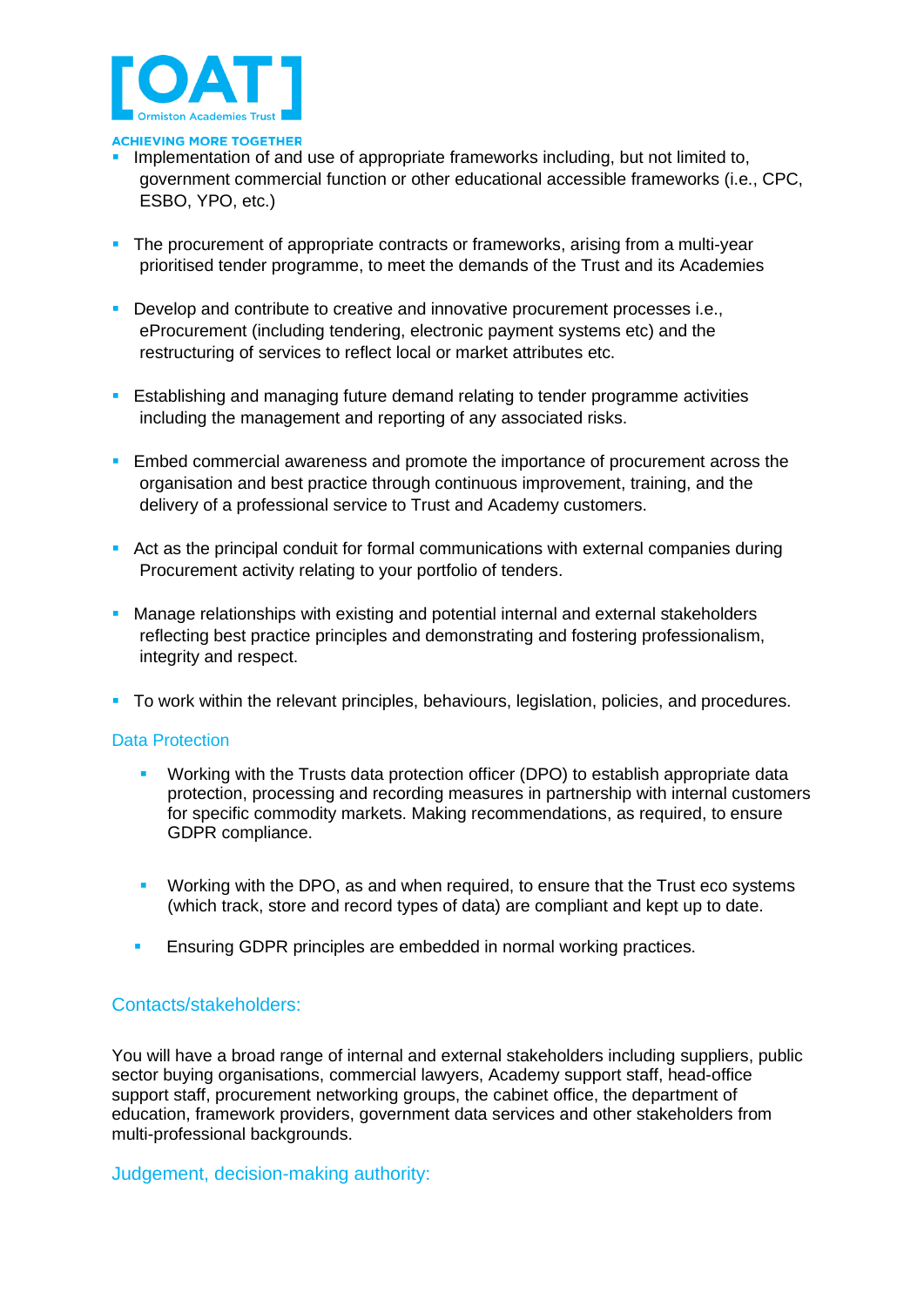

- You will need to be able to draw on your skills and experience to act autonomously using discretion and professional judgement to and make independent decisions in keeping with the responsibilities of the role within the commercial procurement team and escalating decision making when necessary.
- You will provide professional guidance and advice to colleagues and customers across the Trust and Academy customer base. In the context of an established framework of public sector procurement policies and procedures.
- **You will expedite work instructions from the NCPM and/or the National director of** estates and technology (including deputising for the NCPM and representing the commercial procurement department, as and when necessary).
- You will influence broader corporate procurement strategy and implement a new tender programme across a range of goods and services commodities to improve efficiency, quality, value-for-money, and the release of front-line resource.

## Initiative, independence judgement & complexity:

Typical tasks of the role include, but are not limited to:

- Leading concurrent and complex tendering activity as part of a multi-year prioritised tender program.
- The ability to plan well mitigating threats and maximising opportunities.
- **Input and deliver on the Trust procurement training of peers and Academy customers** in all aspects.
- The ability to challenge the status quo, based on experience.
- The ability to diplomatically identify and translate historical shortcomings and sensitivities into procurement design.
- **•** The ability to bring and apply procurement principles and commercial/business acumen to new contexts requiring procurement solutions.
- Working with legal teams to identify and mitigate procurement-related risks on behalf of Trust and Academy customers.
- Commercial and strategic contract management (not operational).
- Being able to confidently present tender outcomes and seek approval from executive and trustee groups/committees, as applicable.
- **EXECT** Head Office peer support, particularly across estates, finance and ICT to deliver improvements and enable corporate strategy.
- **EXECT** Acting as a trusted advisor relating to all aspects of procurement to Trust and Academy colleagues and customers.
- Participating in informal meetings, staff days, team briefings, Academy introductions etc to help understand corporate values and objectives and/or local contexts whilst building good working relationships.
- Contributing to procurement Multi-Academy Trust (MAT) and/or government networking groups/initiatives to share knowledge and make a positive contribution to the development of procurement across the education sector and beyond.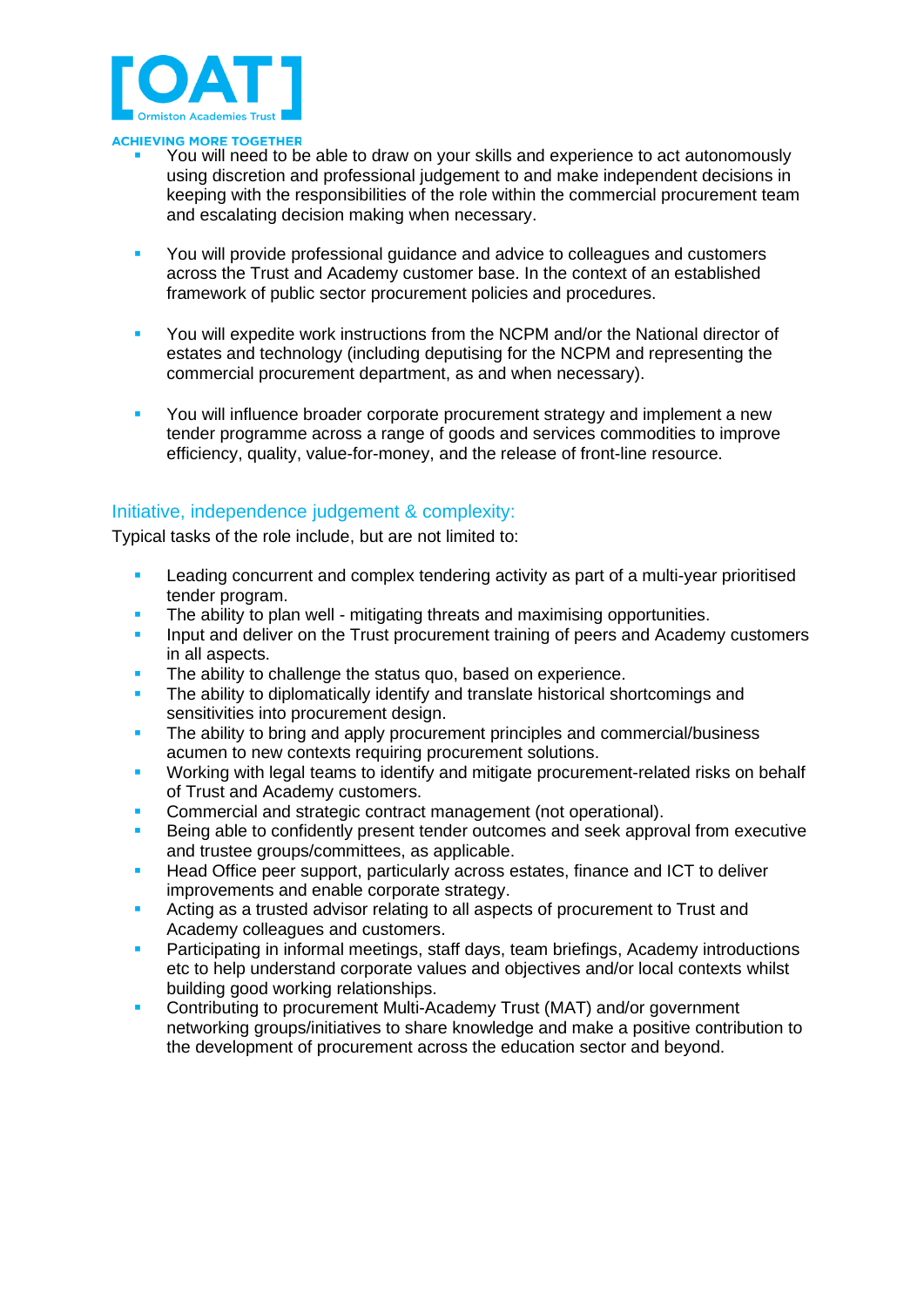

# Person specification

## Experience & qualifications:

- **EXECUCATED EDUCATES 1** Educated to at least degree level in a relevant discipline or with significant demonstrable practical procurement-specific experience at the senior category/procurement manager relevant to the job description
- **EXperienced in working with and influencing senior management.**
- Experience of sourcing and the contract management of corporate categories such as estates, IT, HR, or finance.
- Commercial and legal experience with a demonstrable aptitude for identifying the commercial and legal issues, with a track-record of employing strong commercial and legal skills to maximise commercial opportunities and minimise risks.
- **Experience of drafting legally enforceable clauses for tender documents to a high** standard and which require little amendment by professional legal advisors.
- **•** Project management qualification or accreditation (e.g., PRINCE2 or MSP)

## Knowledge & understanding:

- Advanced knowledge of UK/EU public procurement regulations, with an excellent understanding of how public sector organisations work.
- **EXECTED An excellent understanding, demonstrated through experience, of the interpretation,** practical application, and delivery of public procurement policy in political environments.
- A track record of having 'trusted advisor' status as part of a specific procurement function.
- **A track-record of excellent and simultaneous customer service with multiple customer** stakeholders.
- **Project management experience, including experience of managing simultaneous** workstreams and leading multi-functional teams.
- **EXCELLENT IS EXCELLENT ENGILSH** and verbal communication skills, including the ability to influence at all levels of the business.
- **EXCELLENT ALL-TOUS IT SKILLS, including the use of Microsoft Office and electronic** tendering systems.
- A good level of commercial and legal experience with a demonstrable aptitude for identifying the commercial and legal angle, with a track-record of employing strong commercial and legal skills to maximise commercial opportunities and mitigate legal risks.
- A strong track-record of being able to understand, interpret and formulate procurement solutions to commodity contexts in real time using well-established procurement principles.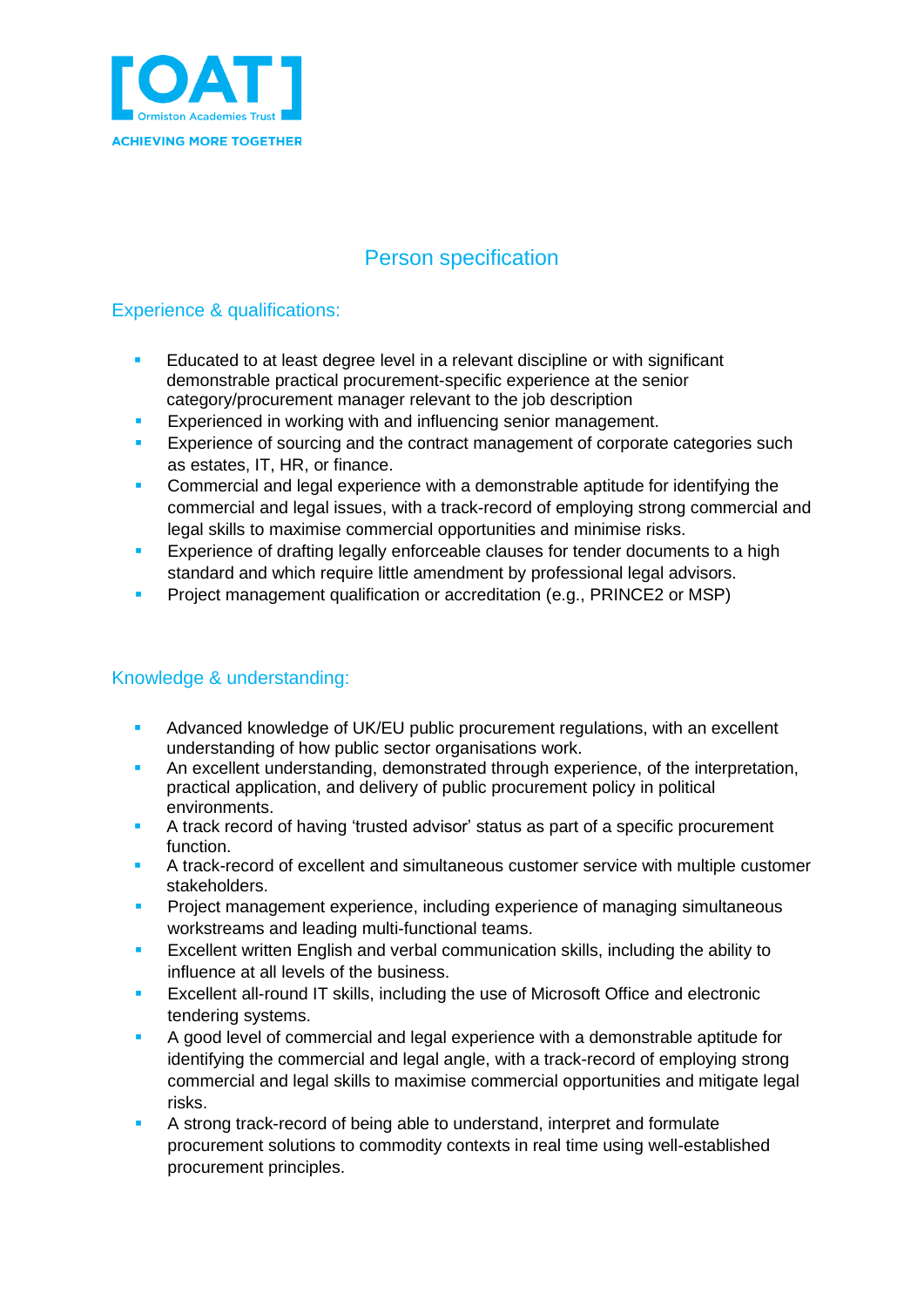

- A track record of applying robust business acumen to differing commodity markets as part of helping customers to develop effective tender strategies.
- Ability to take on responsibility and be accountable for tasks and objectives assigned.
- **Proven organisational skills, working in a calm, logical way to deliver tasks efficiently.**

## Key personal attributes:

- You have a naturally enquiring mind that can absorb, understand, and make a positive contribution to commodity specific procurement/tender strategies with internal customers.
- Excellent attention to detail and driven to deliver work of high quality and accuracy.
- **EXT** Highly developed analytical skills with an ability to think outside the box to develop creative solutions.
- **You can build effective working relationships across many professions and at all** levels.
- **•** You frequently go 'the extra mile' in your approach and attitude to your stakeholder needs.
- **You operate collaboratively and respect diversity and inclusion for all stakeholders.**
- You are a confident and clear communicator.
- You can motivate yourself to work independently and fit well within a team.
- **You are enthusiastic, can inspire others and enjoy working hard to make a**
- difference.
- You are committed to environmental and social sustainability issues.
- You are self-motivated and are experienced in working remotely and interacting with multiple stakeholders through virtual technology.
- You are easy to work with, values-driven, dependable, and committed to supporting the well-being of your stakeholders.
- You have perspective and can think laterally, linking your role to larger corporate and societal goals.

### Additional requirements:

- **The role will be home-based with occasional travel to OAT sites and associated** professional events such as conferences and CPD opportunities
- DBS clearance

| <b>Criterion</b>                                                                                                                                                                                                            | Essential $-$ (E)<br>Desirable $-$ (D) | Assessed<br>through<br><b>Application (A)</b><br>Interview (I) |
|-----------------------------------------------------------------------------------------------------------------------------------------------------------------------------------------------------------------------------|----------------------------------------|----------------------------------------------------------------|
| <b>Experience &amp; Qualifications</b>                                                                                                                                                                                      |                                        |                                                                |
| Professional membership of the Chartered Institute of<br>Purchasing and Supply (CIPS)                                                                                                                                       | D                                      | А                                                              |
| Educated to at least degree level in a relevant<br>discipline and/or significant demonstrable practical<br>procurement-specific experience at the senior<br>category/procurement manager relevant to the job<br>description | Е                                      | Α                                                              |
| Experienced in working with and influencing senior<br>management.                                                                                                                                                           | Е                                      | А                                                              |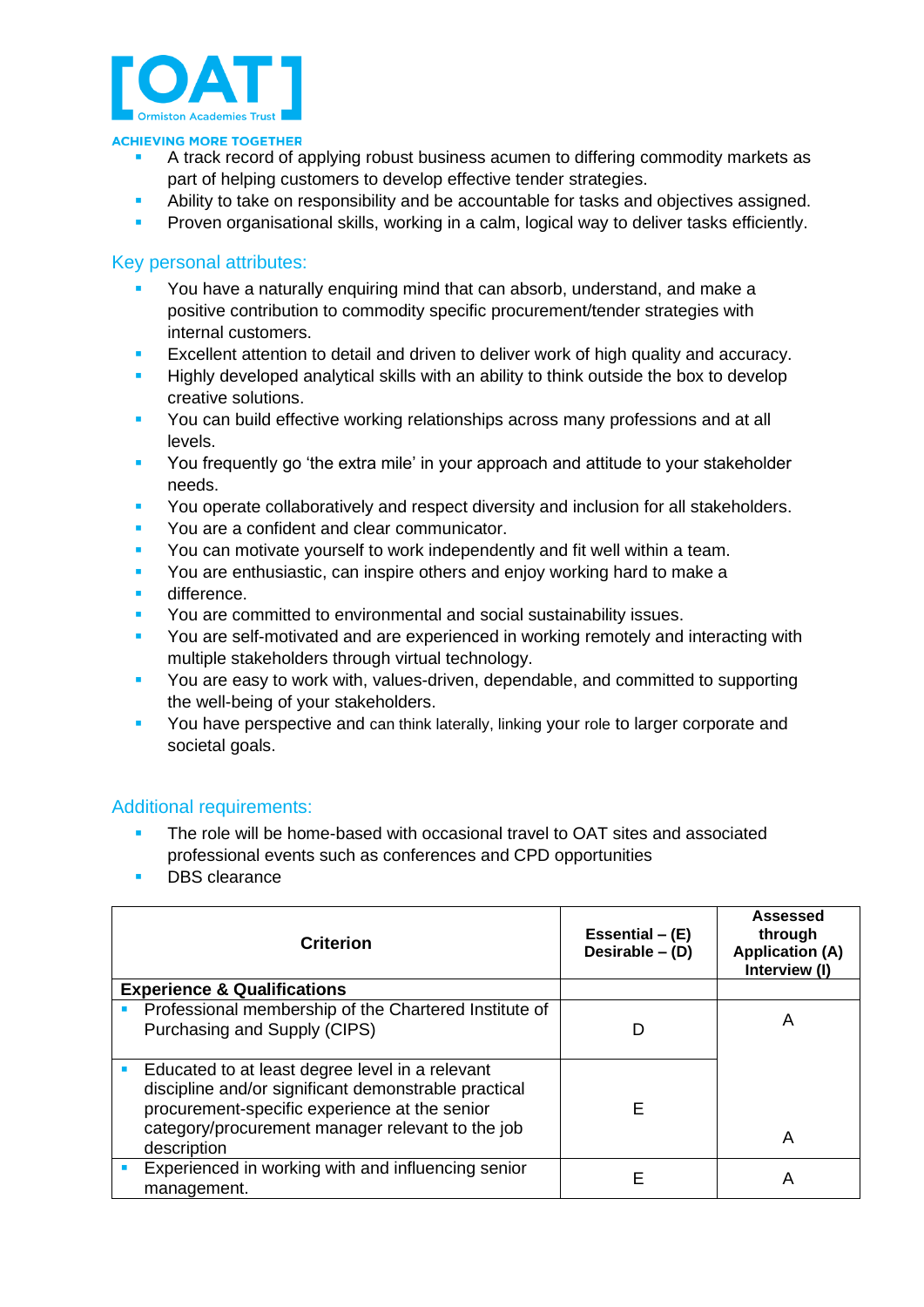

|    | <b>ACHIEVING MORE TOGETHER</b>                                                                                                                                                                                                                                                 |                                      |                                                                       |
|----|--------------------------------------------------------------------------------------------------------------------------------------------------------------------------------------------------------------------------------------------------------------------------------|--------------------------------------|-----------------------------------------------------------------------|
|    | <b>Criterion</b>                                                                                                                                                                                                                                                               | Essential $-$ (E)<br>Desirable - (D) | <b>Assessed</b><br>through<br><b>Application (A)</b><br>Interview (I) |
|    | Experience of sourcing and the contract management<br>of corporate categories such as estates, IT, HR, or<br>finance.                                                                                                                                                          | E                                    | A                                                                     |
|    | Commercial and legal experience with a<br>demonstrable aptitude for identifying the commercial<br>and legal issues, with a track-record of employing<br>strong commercial and legal skills to maximise<br>commercial opportunities and minimise risks.                         | E                                    | A                                                                     |
| Ē, | Experience of drafting legally enforceable clauses for<br>tender documents to a high standard and which<br>require little amendment by professional legal<br>advisors.                                                                                                         | E                                    | Α                                                                     |
| П  | Project management qualification or accreditation<br>(e.g. PRINCE2 or MSP).                                                                                                                                                                                                    | D                                    | A                                                                     |
|    | <b>Knowledge and understanding</b>                                                                                                                                                                                                                                             |                                      |                                                                       |
|    | Advanced knowledge of UK/EU public procurement<br>regulations, with an excellent understanding of how<br>public sector organisations work.                                                                                                                                     | E                                    |                                                                       |
| E  | An excellent understanding, demonstrated through<br>experience, of the interpretation, practical application,<br>and delivery of public procurement policy in political<br>environments.                                                                                       | D                                    | A                                                                     |
| I. | A track record of having 'trusted advisor' status as<br>part of a specific procurement function.                                                                                                                                                                               | E                                    | A                                                                     |
|    | A track-record of excellent and simultaneous<br>customer service with multiple customer<br>stakeholders.                                                                                                                                                                       | Е                                    | A                                                                     |
|    | Project management experience, including<br>experience of managing simultaneous workstreams<br>and leading multi-functional teams.                                                                                                                                             | E                                    | A                                                                     |
| a, | Excellent written English and verbal communication<br>skills, including the ability to influence at all levels of<br>the business.                                                                                                                                             | E                                    |                                                                       |
| п  | Excellent all-round IT skills, including the use of<br>Microsoft Office and electronic tendering systems.                                                                                                                                                                      | E                                    | A                                                                     |
| п  | A good level of commercial and legal experience with<br>a demonstrable aptitude for identifying the<br>commercial and legal angle, with a track-record of<br>employing strong commercial and legal skills to<br>maximise commercial opportunities and mitigate legal<br>risks. | E                                    |                                                                       |
| I. | A strong track-record of being able to understand,<br>interpret and formulate procurement solutions to<br>commodity contexts in real time using well-<br>established procurement principles.                                                                                   | Е                                    |                                                                       |